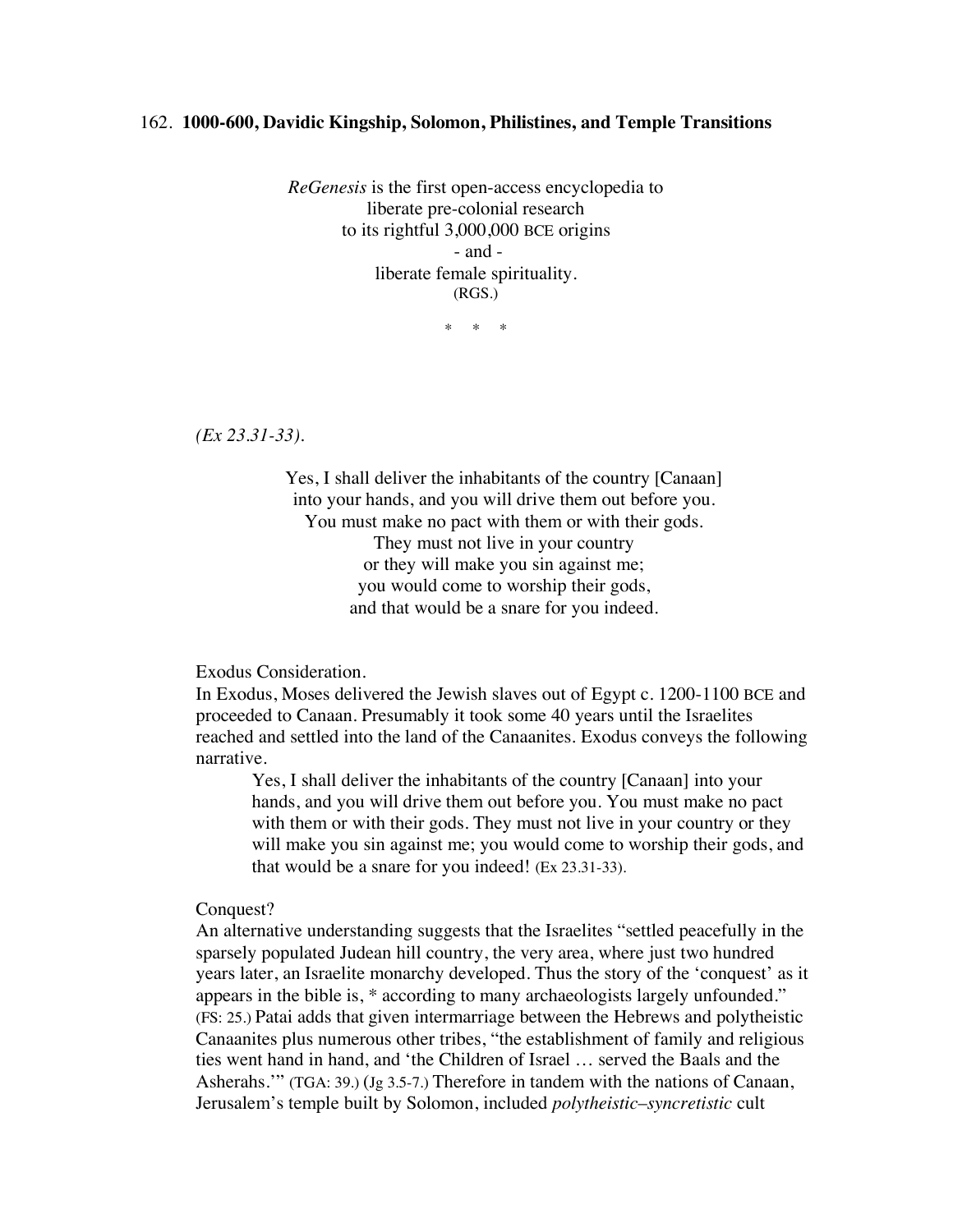[cultural] worship "could not have taken place had it been opposed by a general religious consensus." (TGA: 41.) (I K 3.2-3.) Furthermore, Patai says that court– acknowledged Yahweh centers were "identified with the Canaanite deity who manifested himself in the shape of a bull calf and was related to either Bull–El or his son Hadd, the Baal (i.e. the lord) of the Ugaritic pantheon." (TGA: 47.) \* The New Testament was written over a period of 500 years, centuries after the life of Christ!

Johanna H. Stuckey's summary in*, Feminist Spirituality: An Introduction to Feminist Theology in Judaism, Christianity, Islam, and Feminist Goddess Worship* follows.

For about two hundred years, while they were settling in the land, the Israelites were ruled through an informal system of 'judges' among them the female prophet Deborah, (Joshua, Judges, and I Samuel 1-8). After most of the Canaanites subdued, the warlike Philistines began to invade the territory of the Israelites (Epstein comments: 1990: 11-12,17, n. 2).

Eventually, the Israelites asked for a king to lead them against the Philistines, Samuel selected Saul. … After Saul's death, David [c. 1012- 972 BCE] … became King. … David captured the last citadel of the Canaanites, Jerusalem, as his capital.

After David's successor, Solomon died in 931 [or 926-925] BCE, the kingdom of Israel split into two parts, Israel in the north and Judah in the south (I K 12). In 721 BCE, the Assyrians destroyed Israel and exiled its people to the far reaches of their empire (I K 17.23-24). Judah survived until, in 586 BCE, the Babylonians forced the people of Judah into exile and burned Jerusalem and the great temple built by Solomon (I K 25). Epstein comments: 'out of the crucible of exile and affliction,' Judah became 'a new people-the Jews.'

In 538 BCE the Persian king Cyrus allowed the people of Judah to return from exile; and by 516 BCE, they had rebuilt the [Second Temple in 70 BCE.] … However, Judah, later Judea was a theocratic state ruled by the High Priest of the temple. Further, it was almost always under the domination of foreign rulers (FS: 23-24).

For a 'conquest' interpretation to the above: 1320, Palestine - Assyria - Exodus of Hebrews from Egypt – Assyria – Exodus of Hebrews from Egypt. (RGS.)

Further biblical research on Deborah plus female prophets Miriam, Huldah, Noadiah, Anna, and Philip's daughters, along with wise women Tekoa, Queen Mother Jezebel (QM: 392) and Queen Vashti, disciples Mary, Mary Magdalene (*Apostola Apostolorum)*, and Joanna:

Ackroyd, Peter R. "Goddess, Women and Jezebel." *Images of Women in Antiquity.* Eds. Averil Cameron, and Amélie Kuhrt. Detroit, WI: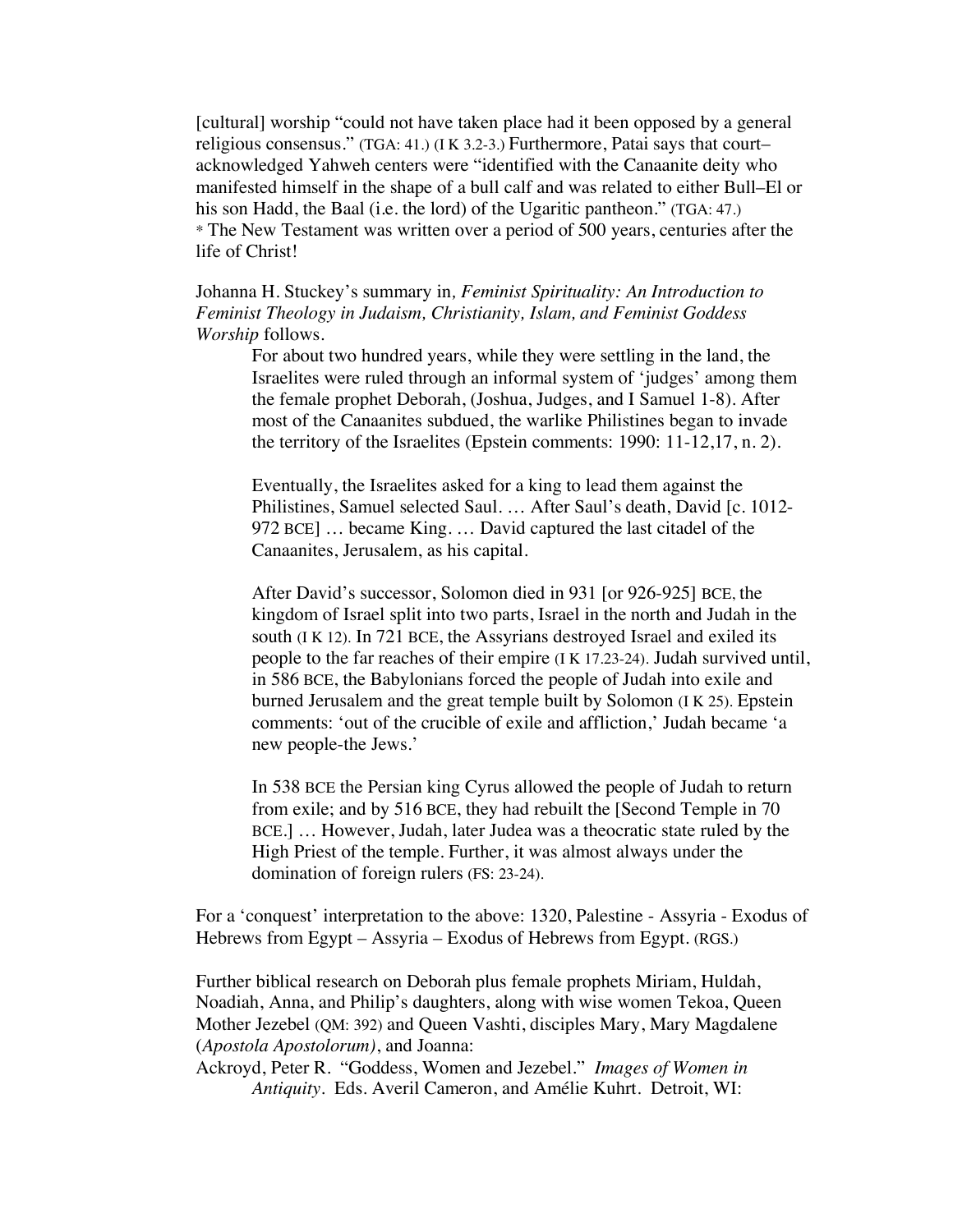Wayne State University Press, 1983. 245-259. (GWZ.)

- Coogan, Michael D. *God and Sex: What the Bible Really Says*. New York, NY: Twelve, 2010. (GAS.)
- Taussig, Hal. *A New New Testament: A Reinvented Bible for the Twenty-First Century Combining Traditional and Newly Discovered Texts*. Boston, MA: Houghton Mifflin Harcourt, 2013. (NNT.)

Further research on Solomon's Temple: 2000, Asherah; 2000-1200, Ras Shamra; 970, First Temple, Menorah, and Weavings; 586, Destruction of the First Temple, Jerusalem Exile; and 538 BCE –70 CE, Second Temple Period. (RGS.)

Further Menorah research: 3000, Earliest Menorah Finds; 2000, Bethel, Almond City, and Asherah; 2000, Asherah; 1500, Lachish Ewer, Triangle, and Menorah; 900, Taanach, Canaanite Libation Stand; and 586, Destruction of the First Temple, Jerusalem Exile. (RGS.) (Also see CE entry: 70, Destruction of Jerusalem Temple.) (RG.)

To compare various time – lines plus creation myths that are gender – inclusive: Bakan, David. *And They Took Themselves Wives*. San Francisco, CA: Harper & Row: 1979. (ATT.)

- Bird, Phyllis A. *Missing Persons and Mistaken Identities: Women and Gender in Ancient Israel.* Minneapolis, MN: Fortress Press, 1997. (MPMI.)
- Callahan, Tim. *Secret Origins of the Bible.* Altadena, CA: Millennium Press, 2002. 30-55. (SOTB.)
- Gage, Matilda Joslyn. Ed. Sally Roesch Wagner. *Woman, Church, and State: A Historical Account of the Status of Woman through the Christian Ages, with Reminiscences of the Matriarchate*. 1893. Modern Reader's Edition. Aberdeen, SD: Sky Carrier Press, 1998. (WCS.)
- George, Arthur L., and Elena George. *The Mythology of Eden*. Lanham, MD: Hamilton Books, 2014. (TMOE.)
- Graham, Lloyd. *Deceptions and Myths of the Bible*. New York, NY: Carol Pub. Group, 1997. (DMB.)
- Jastrow, Morris Jr. "Adam and Eve in Babylonian Literature." *The American Journal of Semitic Languages and Literatures* 15.4 (Jul. 1899): 193-214. (AAE.)
- Keller, Mara Lynn. "Violence against Women and Children in Scriptures and in the Home." *The Rule of Mars: Readings on the Origins, History and Impact of Patriarchy.* Ed. Christina Biaggi. Manchester, CT: Knowledge, Ideas & Trends, 2005. 225-240. (VA.)
- Kien, Jenny. *Reinstating the Divine Woman in Judaism.* Parkland, FL: Universal Publishers, 2000. (RDW.)
- Martos, Joseph, and Pierre Hégy. *Equal at the Creation: Sexism, Society, and Christian Thought*. Toronto, Canada: University of Toronto Press, 1998. (EAC.)
- Philpot, J. H. *The Sacred Tree: or, the Tree in Religion and Myth*. London, England: Macmillan, 1897. (ST.)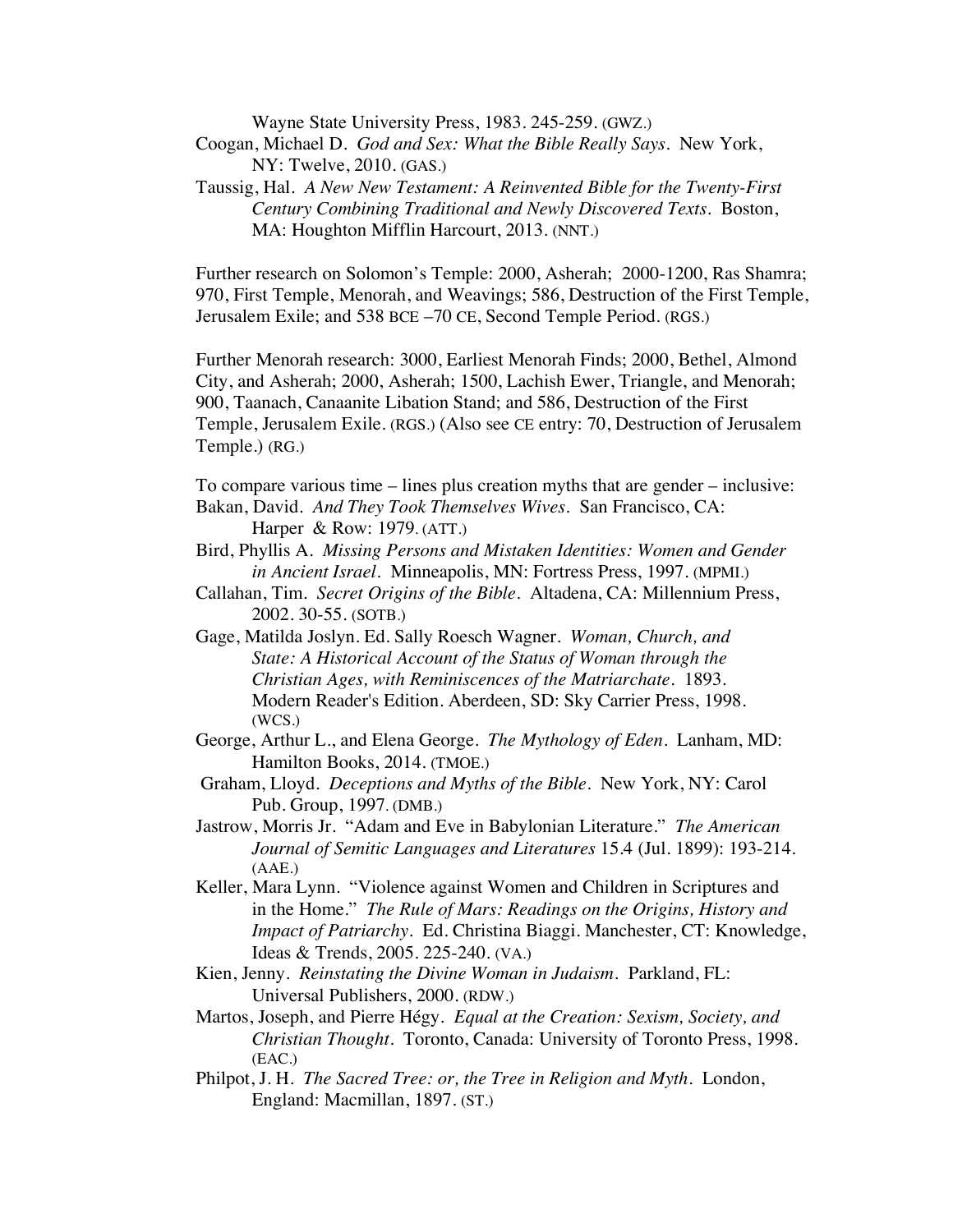- Shryock, Andrew, Daniel L. Smail, and Timothy K. Earle. *Deep History: The Architecture of Past and Present*. Berkeley, CA: University of California Press, 2011. (DH.)
- Stanton, Elizabeth C. *The Woman's Bible*. Seattle, WA: Coalition Task Force on Women and Religion, 1974. (TWB.)
- Taussig, Hal. *A New New Testament: A Reinvented Bible for the Twenty-First Century Combining Traditional and Newly Discovered Texts. Boston,*  MA: Houghton Mifflin Harcourt, 2013. (NNT.)
- Teubal, Savina J. *Sarah the Priestess: The First Matriarch of Genesis*. Athens, OH: First Swallow Press, 1984. (STP.)
- \_\_\_\_\_. *Ancient Sisterhood: The Lost Traditions of Hagar and Sarah*. Athens, OH: Swallow Press, 1990. xxv. (ASLT.)
- Thompson, William Irving. *The Time Falling Bodies Take to Light: Mythology, Sexuality and the Origins of Culture.* London, England: Rider/Hutchinson, 1981. (TFB.)
- White, Lynn Jr. "The Historical Roots of Our Ecologic Crisis." *Science* 155. 3767 (Mar. 10, 1967): 1203-1207. (HRE.)

Further research on the evolution and rise of patristic dominance and monotheism in ancient Israel:

- Ackerman, Susan. *Under Every Green Tree: Popular Religion in Sixth-Century Judah*. Harvard Semitic Monographs, 46. Atlanta, GA: Scholars Press, 1992. 65-66. (UEGT.)
- \_\_\_\_\_. "The Queen Mother and the Cult in Ancient Israel." *Journal of Biblical Literature* 112.3 (1993): 385-401. (QM.)
- \_\_\_\_\_. "At Home with the Goddess." *Symbiosis, Symbolism, and the Power of the Past: Canaan, Ancient Israel, and Their Neighbors from the Late Bronze Age through Roman Palaestina.* Eds. William G. Dever, and Seymour Gitin. Winona Lake, IN: Eisenbrauns, 2003. (AHOG.)
- Becking, Bob, et al. *Only One God? Monotheism in Ancient Israel and the Veneration of the Goddess Asherah.* Sheffield, England: Continuum, 2001. (OOG.)
- Biale, David. "The God with Breasts: El Shaddai in the Bible." *History of Religions* 21.3 (Feb. 1982): 240-256. (GWB.)
- Binger, Tilde. *Asherah: Goddess in Ugarit, Israel and the Old Testament.* Sheffield, England: Sheffield Academic Press, 1997. (A.)
- Bird, Phyllis A. *Missing Persons and Mistaken Identities: Women and Gender in Ancient Israel.* Minneapolis, MN: Fortress Press, 1997. (MPMI.)
- Christ, Carol P. "Heretics and Outsiders: The Struggle over Female Power in Western Religion." *Soundings: An Interdisciplinary Journal* 61.3, Dilemmas of Pluralism: The Case of Religion in Modernity (Fall 1978): 260-280. (SOF.)

## \_\_\_\_\_. "Toward a Paradigm Shift in the Academy and in Religious Studies." *The Impact of Feminist Research in the Academy*. Ed. Christie Farnham. Bloomington: Indiana University Press, 1987. 53-76. (TPS.)

\_\_\_\_\_. "New Definition of Patriarchy: Control of Women's Sexuality, Private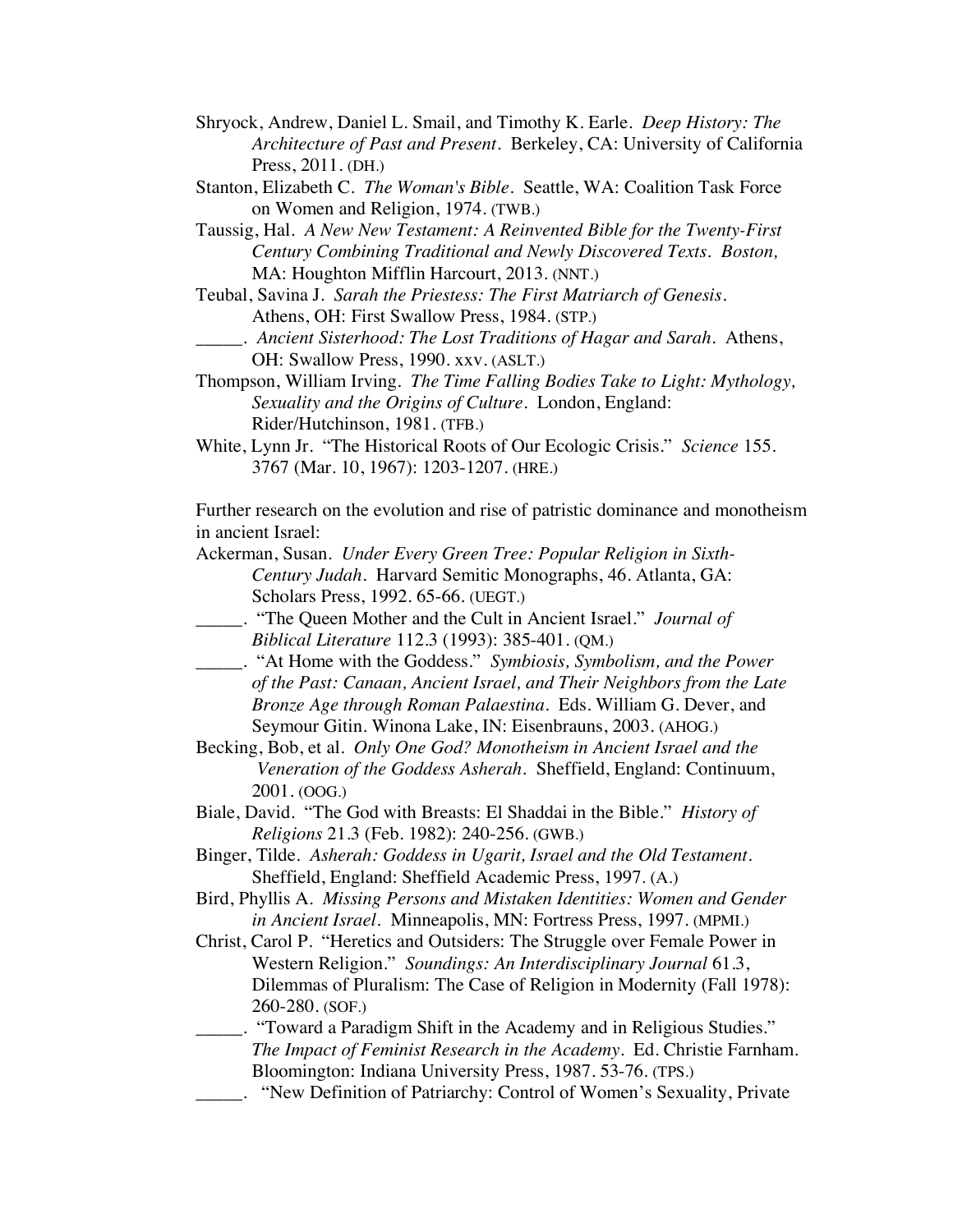Property, and War." *Feminist Theology* 24:3 (April 2016): 214-225. (NDP.)

- Cohen, Shaye J. D. "The Origins of the Matrilineal Principle in Rabbinic Law." *Association for Jewish Studies 10.1* (Spring 1985): 19-53. (OM.)
- \_\_\_\_\_. *The Beginnings of Jewishness: Boundaries, Varieties, Uncertainties.* Berkeley, CA: University of California Press, 1999. (BJ.)
- Cornelius, Izak. *The Many Faces of the Goddess: The Iconography of the Syro-Palestinian Goddesses Anat, Astarte, Qedeshet, and Asherah C. 1500-1000 BCE.* Orbis biblicus et orientalis, 204. Fribourg, Academic Press, 2004. (MFG.)
- Day, John. "Asherah in the Hebrew Bible and Northwest Semitic Literature." *Journal of Biblical Literature* 105.3 (Sep. 1986): 385-408. (AH.)
- \_\_\_\_\_. *Yahweh and the Gods and Goddesses of Canaan*. Sheffield, England: Sheffield Academic Press, 2000. San Francisco, CA: Harper, 1993. (YGG.)
- Davies, Steve. "The Canaanite-Hebrew Goddess." *The Book of the Goddess Past and Present*. Ed. Carl Olson. New York, NY: Crossroad, 1983. 68-79. (CHG.)
- Dever, William G. *Who Were the Early Israelites, and Where Did They Come from?* Grand Rapids, MI: William B. Eerdmans, 2003. (WWEI.)
- \_\_\_\_\_. *Did God Have a Wife*? *Archaeology and Folk Religion in Ancient Israel.* Grand Rapids, MI: William B. Eerdmans, 2005. (GHW.) \_\_\_\_\_. "A Temple Built for Two." *Biblical Archaeology Review* 34.2
- (Mar.-Apr. 2008): 55-62, 85-86. (ATB.)
- Hadley, Judith M. "William Robertson Smith and the 'Asherah.'*" William Robertson Smith: Essays in Reassessment*. Ed. William Johnstone. *Journal for the Study of the Old Testament Supplement Series* 189 (1995): 164-179. (WRSA.)
- \_\_\_\_\_. *The Cult of Asherah in Ancient Israel and Judah: Evidence for a Hebrew Goddess*. New York, NY: Cambridge University Press, 2000. (COA.)
- Handy, K. Lowell. *Among the Host of Heaven: The Syro-Palestinian Pantheon as Bureaucracy*. Winona Lake, IN: Eisenbrauns, 1994. (AHH.)
- Hestrin, Ruth. "The Lachish Ewer and the Asherah." *Israel Exploration Journal* 37.4 (1987): 212-223. (LEA.)
- \_\_\_\_\_. *The Cult Stand from Taanach and Its Religious Background*. In 1987 Studia Phoenicia V. University Peeters. Leuven, Belgium. (1987). 61- 77. (CST.)
	- \_\_\_\_\_. "Understanding Asherah: Exploring Semitic Iconography." *The Biblical Archaeology Review Journal* 17.5 (1991): 50-59. (UA.)
- Keel, Othmar, and Christoph Uehlinger. *Gods, Goddesses, and Images of God in Ancient Israel.* Minneapolis, MN: Fortress Press, 1998. (GGI.)
- Keel, Othmar. *Goddesses and Trees, New Moon and Yahweh*. Sheffield, England: Sheffield Academic Press, 1998. (GAT.)
- Kien, Jenny. *Reinstating the Divine Woman in Judaism.* Parkland, FL: Universal Publishers, 2000. (RDW.)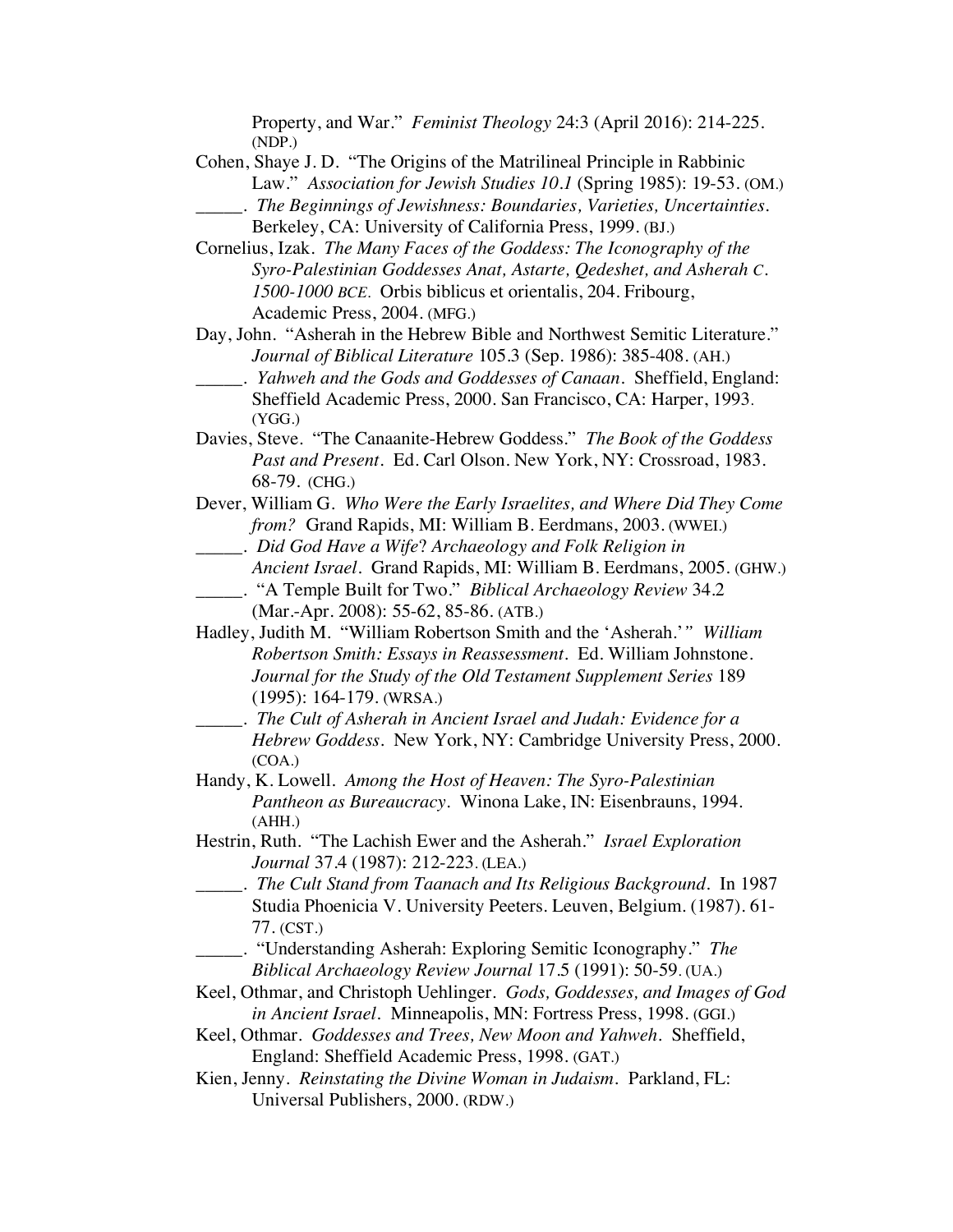- Kosnik, Darlene. *History's Vanquished Goddess Asherah*. Sanford, MI: Emergent Press, 2014. (HVG.)
- Lerner, Gerda. "The Patriarchs." *The Creation of Patriarchy.* Oxford, England: Oxford University Press, 1986. 161-179. TCOP.)
- Long, Asphodel. *In a Chariot Drawn by Lions: The Search for the Female in Deity.* London, England: The Women's Press, 1992. (CDBL.)
- \_\_\_\_\_. "Asherah, The Tree of Life and the Menorah: Continuity of a Goddess Symbol in Judaism?" Paper presented at the Britain and Ireland School of Feminist Theology Annual Conference, at Plymouth, Devon. *Sophia Papers* No. 1 (1996). (ATLM.)
- Margalit, Baruch. *"*The Meaning and Significance of Asherah.*" Vetus Testamentum* XL.3 (1990): 264-297. (TMSA.)
- Mazar, Amihai. *Archaeology of the Land of the Bible, 10,000-586 BCE.* New York: Doubleday, 1990. (ALB.)
- Olyan, Saul M. *Asherah and the Cult of Yahweh in Israel.* Atlanta, GA: Scholars Press, 1988. (ACY.)
- Parker, Simon B. Ed. *Ugaritic Narrative Poetry. Atlanta,* GA: Scholars Press, 1997. (UNP.)
- Patai, Raphael. "The Goddess Asherah." *Journal of Near Eastern Studies* 24.1/2 (Jan. – Apr. 1965): 37-52. (TGA.)
	- \_\_\_\_\_. *The Hebrew Goddess.* 1967. Philadelphia, PA: Ktav Publishing House, 1990. (HG.)
- Petty, Richard J*. Asherah: Goddess of Israel*. New York, NY: Peter Lang, 1990. (AGL.)
- Smith, Mark S. "God Male and Female in the Old Testament: Yahweh and His Asherah." *Theological Studies* 48 (1987): 333-40. (GMF.)
- Stuckey, Johanna H. "The Great Goddesses of the Levant." *Bulletin of the Canadian Society of Mesopotamian Studies* 37 (2002): 127-157. (GGL.)
- \_\_\_\_\_. "Asherah. Supreme Goddess of the Levant." *Matrifocus* 3. 3 (Beltane 2004.) (ASG.)
- \_\_\_\_\_. "Asherah and the God of the Early Israelites." *Matrifocus* 3.4 (Lammas 2004). (AGE.)
	- \_\_\_\_\_. "Sacred Repositories and Goddess Figurines." *Matrifocus* 7.3 (Beltane 2008), (SRG.)
- Taylor, Joan E. "The Asherah, the Menorah and the Sacred Tree." *Journal for the Study of the Old Testament* No. 66 (Je, 1995): 29-54. (AMST.)
- Wanlass, Ramona. "The Goddess, Syncretism, and Patriarchy: Evolution and Extinction of the Goddess during the Creation of Patriarchy in Ancient Israel." *Women in Judaism: A Multidisciplinary Journal* 8.2 (Winter 2011): 1-16. (GSP.)
- Wiggins, Steve A. *A Reassessment of Asherah: A Study According to the Textual Sources of the First Two Millennia B.C.E.* Neukirchener Verlag Neukirchen-Vluyn, Germany: Verlag, Butzon, and Bercker Kevelaer, 1993. 191. (ROA.)